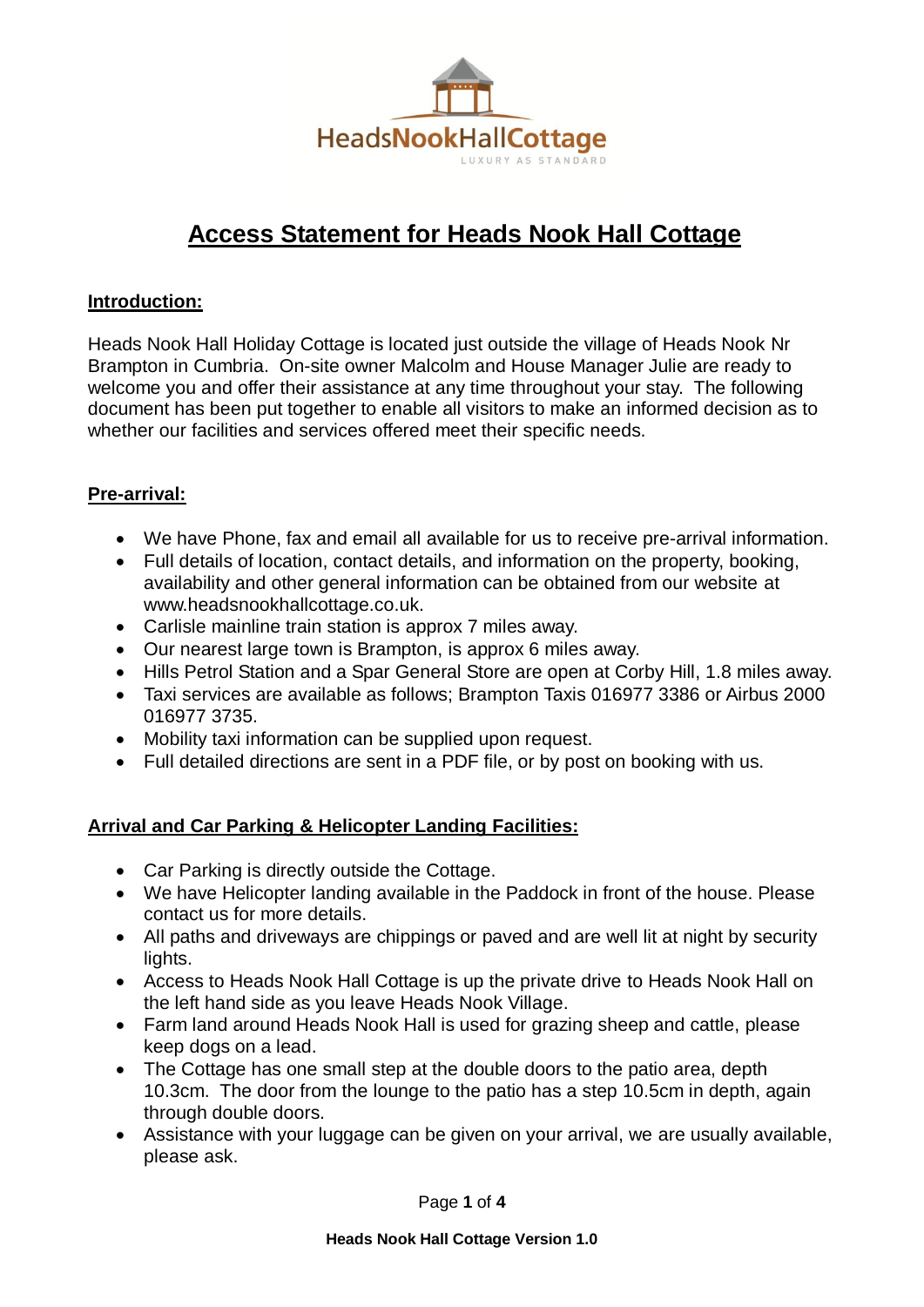#### **Entrance:**

The entrance double doors open to create a total width of 180cm. The lounge doors similarly are dual doors and open to 164cm, both are solid oak.

### **Public Areas:**

- Once inside the Cottage all rooms and facilities are on the same ground level. There are no steps within the cottage.
- All floor surfaces except the two bedroom areas are wood laminate floor, the utility room is tiled.
- The living room, bathroom and kitchen is spacious with Luxury fittings throughout
- A cloth sofa bed ('L' shaped) is the main seating in the lounge.
- All light switched are low level and accessible for a Wheel Chair user.

### **Bedrooms:**

#### **Double Bedroom**

This is accessed through an 80cm wide door. There is a king size bed, clearance of between 60cm and 80cm on both sides. There is one bedside cabinet; the dressing table provided is approximate height 75cm. Built in wardrobe with draws and hanging rail above, a Flat screen LCD/DVD TV 27" with remote is located to the side of the Dressing Table.

### **Twin Bedroom**

The room is accessed through an 80cm wide door; there is approximately 50cm clearance around each single bed. A dressing table is provided approximately 75cm in height. There is a Flat screen LCD/DVD TV 27" with remote. There are two bedside cabinets.

### **Bathroom**

This can be accessed through an 80cm wide door, with a lock to the door on the inside. This has a wash basin with mirrored cupboard above and halogen lighting, a large corner shower with an access door 47cm wide. Two heated ladders and bath, the floor is wooden laminate and a bidet is fitted. A remote control Velux Window is installed in the roof.

### **Kitchen**

- Dishwasher
- Fully equipped kitchen with fridge/freezer.
- Counter top microwave.
- 4 Ring Electric hobs (Induction Hob).
- A full range of pans, baking trays, cooking and serving dishes, as well as utensils are provided.
- Includes a quality range of crockery, cutlery and glassware for dining purposes to suit the maximum occupancy level of 6.
- Dual electric fan assisted oven.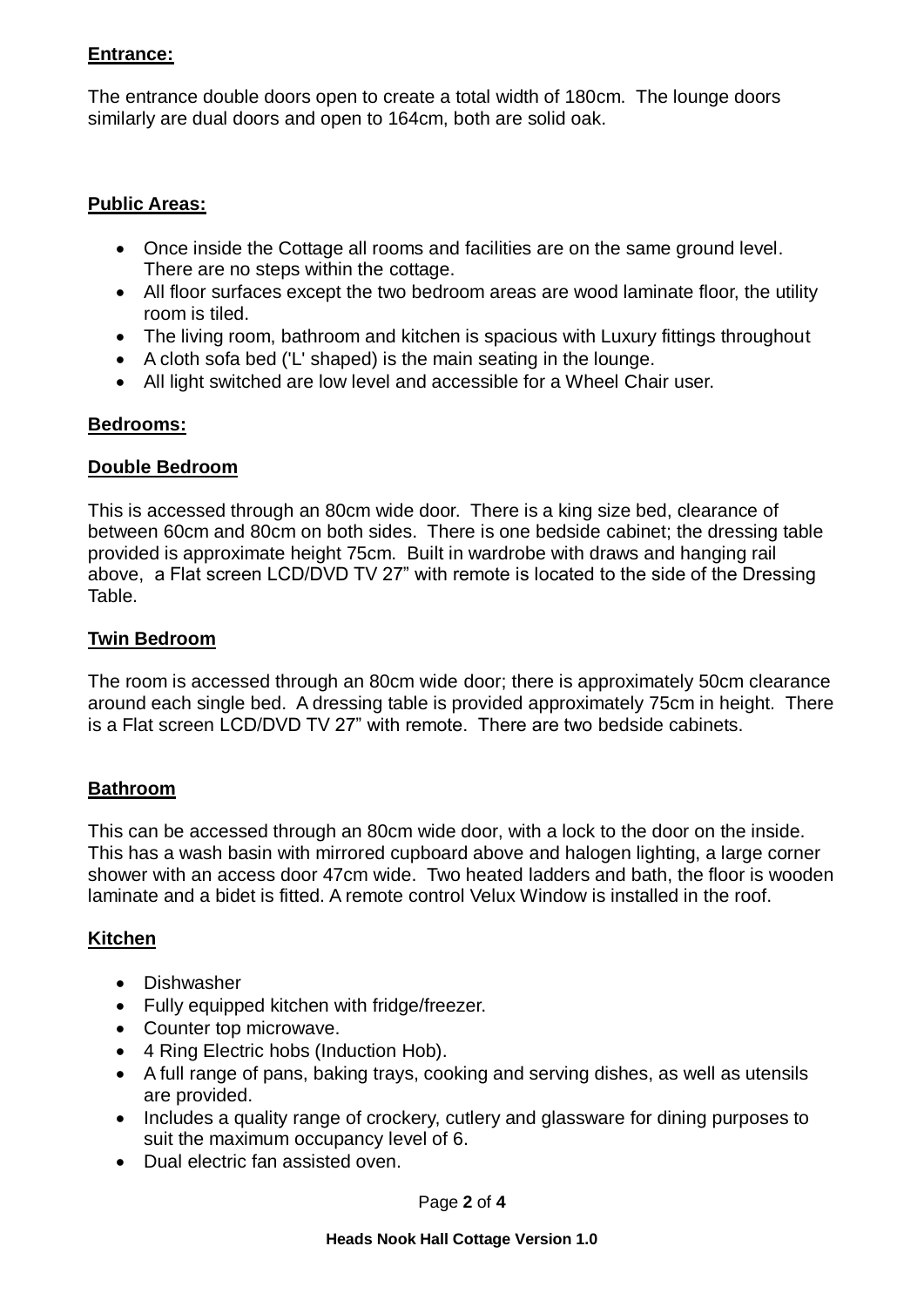# **Laundry**

- A washing machine and tumble dryer is available in the laundry room.
- The floor surface is tiled.
- The door way is 80cm wide
- There is a waste bin to the west side of the Cottage.

# **Electrical Equipment**

- Light switches within the Cottage are located at a height of approx 110cm and Electrical sockets are at located at a height of approx 35 – 40cm height.
- The lounge has a 42" HD TV with surround sound system and Blue-ray Player.
- Wi-Fi internet access is available in the Cottage.
- External lighting can be switched on from the lounge and will also activate on the security sensors during hours of darkness.

### **Outdoors**

- The Cottage faces South onto open gardens which are available to guests.
- The paved patio has garden furniture for 6 people with Barbeque.
- The Main House is located in 8 acres of lawns and woodland all of which are open to guests. A further 2 acres of replanted woods are open towards the village.

# **Additional Information**

- Please ask if you have any specific requirements. We are here to help.
- Emergency procedures can be found in the front of the Cottage information folder and placed next to the 3 telephones provided in the lounge, double bedroom, and kitchen.
- Useful Contact details for doctors and other emergency services can also be found in the folder.
- Most mobile phone networks will receive signal at Heads Nook Hall.
- If you have any specific requirements by means of living aids, we are able to hire these for the duration of your stay, therefore please let us know on booking your accommodation what you require.
- The owner of Heads Nook Hall Cottage lives on site and is available to assist with any emergencies and general needs throughout your stay.
- A Guest book is located in the Cottage and guests are encouraged to leave any comments/feedback and places they have visited, which they would like to give is welcomed.

### **Contact Information**

Please feel free to contact Julie, House Manager if you require any further information.

Tel: 01228 562466

Page **3** of **4**